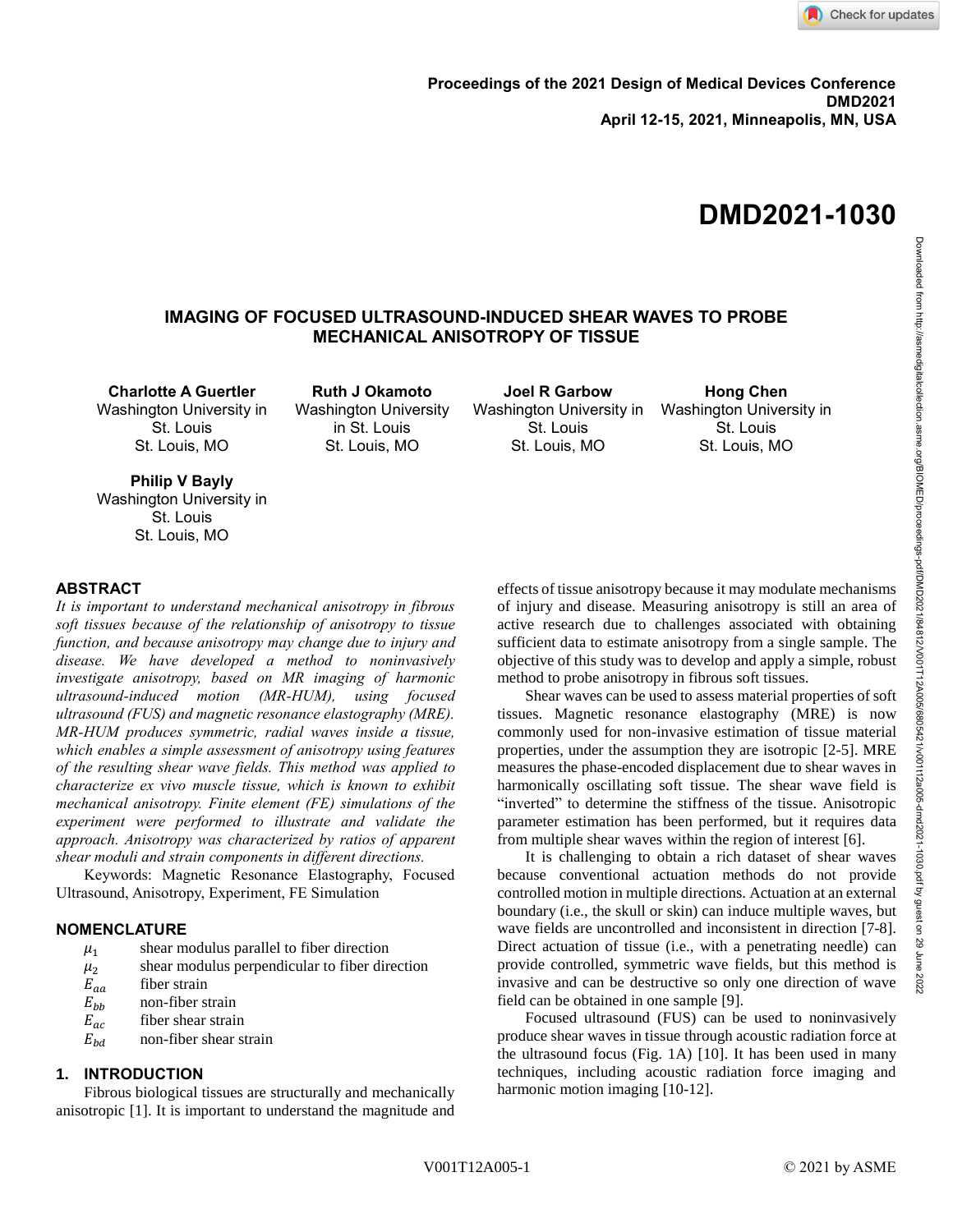Here we use FUS in conjunction with MRE to investigate the anisotropy of tissues. This approach, termed MR imaging of harmonic ultrasound-induced motion (MR-HUM), uses low frequency, amplitude-modulated FUS to produce harmonic shear waves that propagate spherically from the focus of the ultrasound transducer (Fig 1 B). This controlled propagation of shear waves provides the data-rich wave fields necessary to examine tissue anisotropy.



**FIGURE 1:** SCHEMATIC DIAGRAM OF FUS MODULATION FOR MR-HUM. (A) ULTRASOUND WAVES ARE FOCUSED TO CREATE CONCENTRATED ACOUSTIC RADIATION FORCE AT A POINT. (B) DIAGRAM OF AMPLITUDE MODULATION USED IN MR-HUM. HIGH FREQUENCY (~1.5 MHZ) ULTRASOUND WAVES ARE MODULATED USING A LOW FREQUENCY (200- 600 HZ) SQUARE WAVE. THIS PROVIDES AN AMPLITUDE MODULATED FORCE THAT CAN PRODUCE HARMONIC SHEAR WAVES AT THE SQUARE-WAVE FREQUENCY.

## **2. MATERIALS AND METHODS**

#### **2.1 Experiment**

MR-HUM was performed on 25.4 mm dia. cylinders of chicken breast (fibrous muscle) embedded in gelatin/glycerol (Fig. 2 A-B). The sample and ultrasound transducer (1.5 MHz, IGT, Pessac, France) were placed inside the bore of a 4.7T MR scanner. The ultrasound transducer was placed on the circumference of the sample (Fig. 2 C).



**FIGURE 2:** EXPERIMENTAL SETUP FOR MR-HUM OF FIBROUS SOFT TISSUE. (A) CYLINDRICAL SECTION OF EX VIVO MUSCLE (CHICKEN BREAST) EMBEDDED IN GELATIN / GLYCEROL. (B) SAMPLE IN MR COIL SHOWING TUBE CUTOUT. (C) US TRANSDUCER PLACED OVER SAMPLE.

Amplitude-modulated focused ultrasound waves were generated using low frequency square waves, inducing a local, periodic body force at either 400Hz (n=9) or 500Hz (n=4) inside

the sample (Fig. 3 A). Two excitation frequencies were used in this study to investigate if properties of the tissue were frequency-dependent. Samples were aligned with approximate fiber direction 90° to the actuation direction and analysis was performed within an 8mm radius of the US focus (Fig. 3 B-C). A custom MRE sequence was used to measure shear wave displacement components [9]. Diffusion tensor imaging (DTI) was used to estimate fiber direction in the samples from the direction of maximal diffusivity [13].



**FIGURE 3:** SCHEMATIC DIAGRAM OF MR-HUM IN FIBROUS TISSUE SAMPLE. (A) DIAGRAM OF SAMPLE IN Y-Z PLANE. DOTTED CIRCLE REPRESENTS REGION OF ANALYSIS. (B) DIAGRAM IN Z-X (AXIAL) PLANE SHOWING REGION OF ANALYSIS. C) DIAGRAM IN Z-X (AXIAL) PLANE SHOWING FIBER DIRECTION AT 90° RELATIVE TO THE ACTUATION DIRECTION (ALONG Z-AXIS). D) DIAGRAM IN X-Y PLANE SHOWING THE SLICE PLANE THROUGH THE US FOCUS. MR IMAGING WAS PERFORMED ALONG THIS PLANE. DOTTED CIRCLE REPRESENTS THE REGION OF ANALYSIS ON THIS SLICE. FIGURES 4-7 (EXPERIMENT AND SIMULATION RESULTS) SHOW DATA FROM THIS REGION ONLY.

#### **2.2 Simulation**

A finite element model (COMSOL Multiphysics; v. 5.4, Stockholm, Sweden) of a nearly-incompressible transversely isotropic cylinder was used to simulate MR-HUM in anisotropic tissue. The data from these simulations were used to validate and assess MR-HUM for anisotropic parameter estimation.

The simulation domain was a cylinder of linear, elastic, nearly incompressible, homogenous material, 27 mm diameter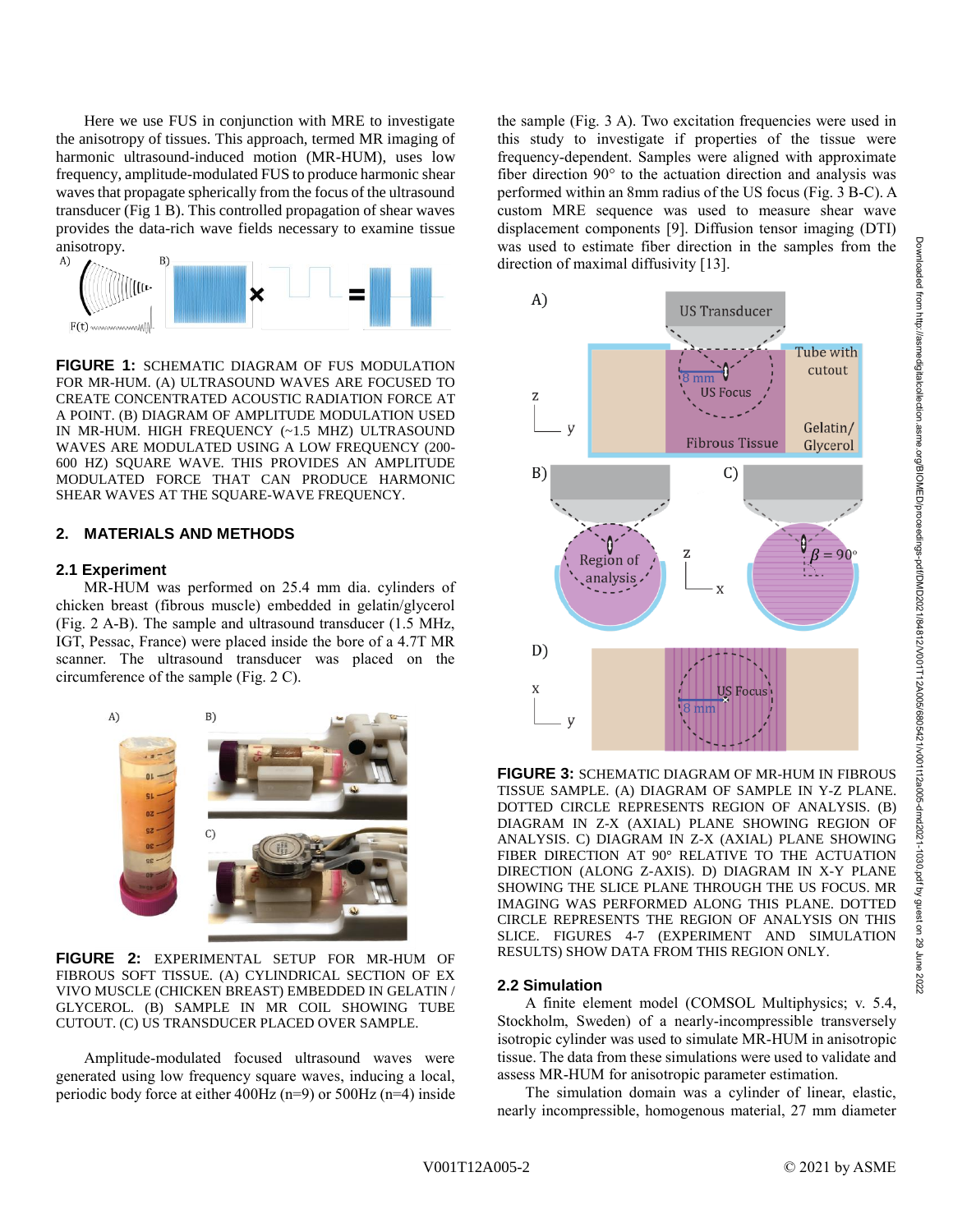and 50 mm length (dimensions chosen to match experimental samples). The simulation incorporated a muscle-like shear modulus of  $\mu_2 = 6000 Pa$  and a ratio between shear moduli  $\mu_1/\mu_2 = 2$ . A harmonic body load at 400 Hz was applied in the z-direction to a small spherical region of 1 mm radius, at the cylinder center. The steady state response was found using COMSOL's frequency domain solver. The domain consisted of 100,505 quadratic Lagrange elements, corresponding to 432,883 degrees of freedom. Data from these simulations, which are discretized but noise-free, representing an idealized scenario, were used to evaluate the method to estimate the anisotropy ratio.

Analysis of the simulations were performed on data from the spherical region within 8 mm radius of the center of the cylinder (location of the harmonic body load) to eliminate effects of wave dissipation and reflections from boundaries. All voxels outside of this region were masked out.

## 3. **RESULTS**

In the MR-HUM experiment, 3D displacement components (U, V, W, respectively) in the x-, y-, and z-directions were calculated from the MRE phase (Fig. 4). Radially propagating waves are observed for all samples in the W-component of displacement. Wave fronts are typically elliptical with the major semi-axis aligned with the fiber direction estimated from DTI.

These experimental observations were confirmed in the simulations, which also displayed elliptical waves in the Wcomponent. The U- and V-components of displacement in the simulation were also similar to those in experiment.



**FIGURE 4:** DISPLACEMENT COMPONENTS (U, V, W) FROM MH-HUM, IN ONE SLICE (X-Y PLANE) OF FIBROUS TISSUE WITH FIBER DIRECTION ALONG THE X-AXIS. (A-C) EXPERIMENT SAMPLE 1 (400 HZ); (D-F) EXPERIMENT SAMPLE 2 (400 HZ); (G-I) EXPERIMENT SAMPLE 3 (500 HZ); (J-L) SIMULATION (400 HZ).

The curl field in polar coordinates was calculated from the displacement field. The circumferential  $(\theta)$  component of curl was used to isolate contributions of radially-propagating shear waves (Fig. 5 A). Local frequency estimation (LFE) was used to estimate the wave speed and apparent shear modulus (estimated from the square of the wave speed) of the samples from the  $\theta$ component of curl and the W-component of displacement (Fig. 5B) [14]. Apparent shear modulus increased with the frequency of tissue vibration (Fig 5). The  $\theta$ -component of curl (Γ<sub>θ</sub>) also displayed elliptical patterns about the focus, with the major semiaxis aligned with the fiber direction estimated from DTI. Apparent shear modulus estimates varied relative to the fiber direction, with tissue appearing stiffer within  $\pm 15^{\circ}$  of the fiber axis (Fig. 5). Similar trends were observed in the simulation.



**FIGURE 5:**  $\theta$ -COMPONENT OF CURL ( $\Gamma_{\theta}$ ) FOR ONE SLICE THROUGH THE US FOCUS (LEFT). (RIGHT) APPARENT SHEAR MODULUS  $(\mu)$  CALCULATED BY LFE OF THE  $\theta$ -COMPONENT OF CURL. WHITE LINES OUTLINE THE AREA USED TO ESTIMATE THE APPARENT SHEAR MODULUS PARALLEL TO THE FIBER DIRECTION  $(\mu_1)$ . GRAY LINES OUTLINE THE AREA USED TO ESTIMATE THE APPARENT SHEAR MODULUS PERPENDICULAR TO THE FIBER DIRECTION  $(\mu_2)$ . (A-B) EXPERIMENT SAMPLE 1 (400 HZ); (C-D) EXPERIMENT SAMPLE 2 (400 HZ); (E-F) EXPERIMENT SAMPLE 3 (500 HZ); (G-H) SIMULATION (400 HZ, SHEAR MODULUS  $\mu_2 = 6000 Pa$ AND SHEAR MODULUS RATIO  $\mu_1/\mu_2 = 2$ ).

Strain was calculated from the displacement fields. Tensile strain in the fiber direction  $(E_{aa})$ , tensile strain in a perpendicular "non-fiber" direction  $(E_{bb})$ , shear strain in the plane containing the fibers and the applied force vector  $(E_{ac})$ , and shear strain in a perpendicular "non-fiber" plane  $(E_{bd})$  were estimated from the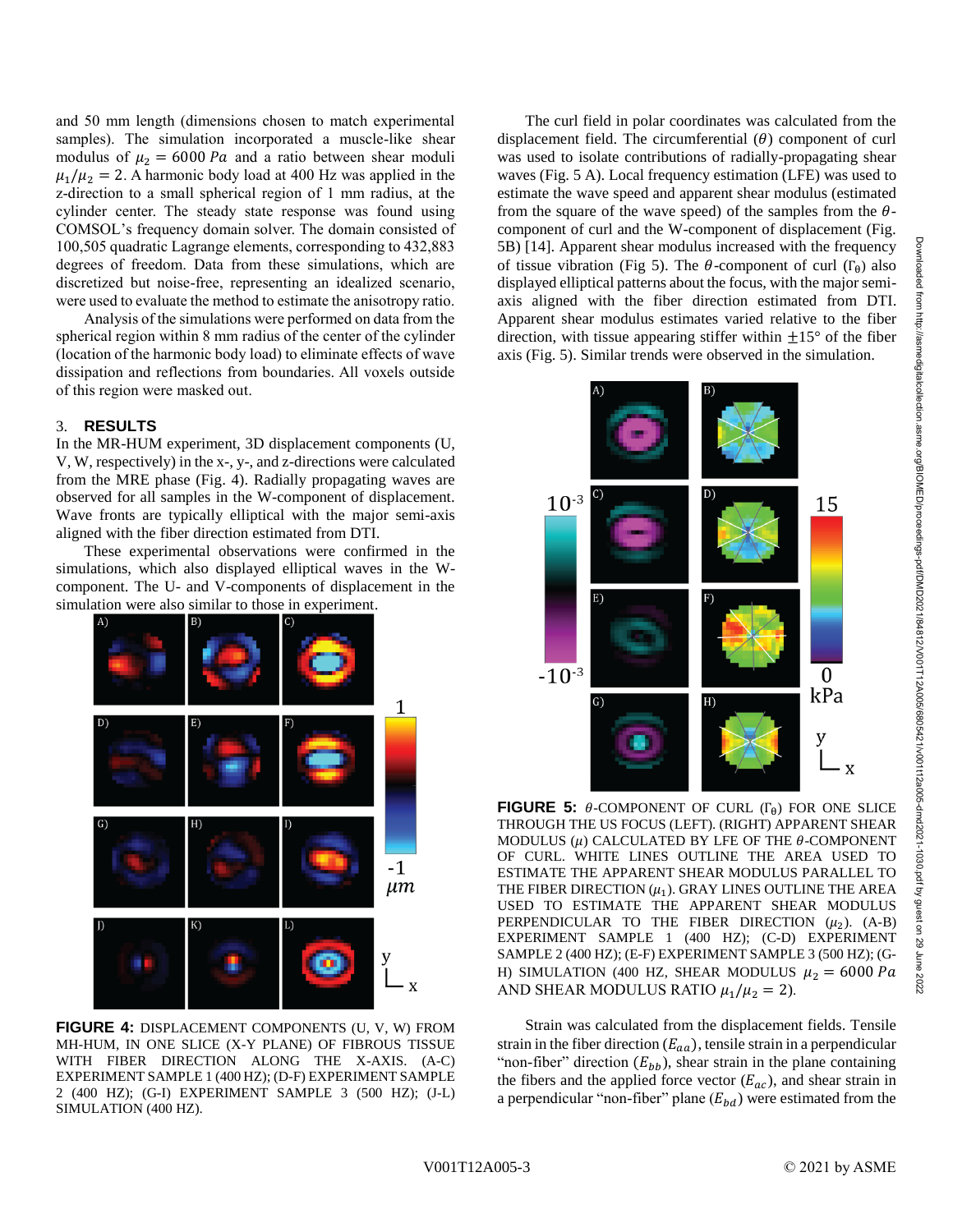strain tensor and fiber direction vector. Strain fields displayed directional dependence, with higher values of both tensile strain and shear strain in the non-fiber directions compared to the fiber directions (Fig. 6 A-D).



**FIGURE 6:** FIBER AND NON-FIBER STRAIN FIELDS FOR ONE SLICE THROUGH THE US FOCUS. FROM LEFT TO RIGHT: FIBER STRAIN FIELD  $(E_{aa})$ ; NON-FIBER STRAIN FIELD  $(E_{bb})$ ; FIBER SHEAR STRAIN FIELD  $(E_{ac})$ ; NON-FIBER SHEAR STRAIN FIELD  $(E_{bd})$ . (A-D) EXPERIMENT SAMPLE 1 (400 HZ); (E-H) EXPERIMENT SAMPLE 2 (400 HZ); (I-L) EXPERIMENT SAMPLE 3 (500 HZ); (M-P) SIMULATION (400 HZ).

Ratios of apparent shear moduli from LFE and ratios of strains along the fiber and non-fiber directions were used to quantify the effects of anisotropy (Fig. 7). Anisotropy ratios of apparent shear modulus were calculated using the angular sectors outlined in Fig 5B. Strain ratios were taken within the hemi-spherical region of interest containing the focus and below. All samples showed various degrees of anisotropy. Corresponding anisotropy ratios from the simulation are also included in Fig. 7 (red circles).



**FIGURE 7:** ANISOTROPY METRICS FROM MR-HUM. (A) RATIOS OF APPARENT SHEAR MODULI IN SECTORS PARALLEL AND PERPENDICULAR TO FIBERS, CALCULATED FROM LFE OF  $\theta$ -COMPONENT OF CURL  $(\mu_{\Gamma})$  AND W-COMPONENT OF DISPLACEMENT  $(\mu_w)$ . (B) RATIOS OF NON-FIBER/FIBER TENSILE STRAIN  $(E_{bb}/E_{aa})$  AND NON-FIBER/FIBER SHEAR STRAIN  $(E_{bd}/E_{ac})$ . CORRESPONDING METRICS OF ANISOTROPY FROM SIMULATION  $(\mu_2 =$ 6000 Pa,  $\mu_1/\mu_2 = 2$ ) ARE SHOWN BY RED CIRCLES.

#### **4. DISCUSSION**

Three different measures of mechanical anisotropy are discussed in this paper: (i) the ratio of apparent shear moduli from LFE; (ii) the ratio of tensile or shear strain in fiber and nonfiber directions; and (iii) ratio of elastic moduli. Although all three measure the mechanical anisotropy of the material, they are not equivalent. The anisotropy ratios of apparent shear moduli from LFE in different angular sectors are comparable to ratios of shear moduli from prior studies in muscle tissue. The ratio of shear moduli in chicken breast was previously estimated to be  $1.8 \pm 0.3$  [13] from relative speeds of shear waves. Ratios of anisotropic shear moduli in turkey breast were previously estimated to be  $1.6 \pm 0.3$  using dynamic shear testing (DST) and  $2.3 \pm 0.7$  using traditional MRE [9]. The current LFE-based anisotropy ratios (~1.2) from MR-HUM are similar in magnitude, though smaller, than those prior estimates of shear anisotropy. In contrast, the ratios of strain in fiber and non-fiber directions  $(-1.5 - 2.5)$  from MR-HUM are close to the previous ratios of elastic moduli. The large standard deviations and spread of anisotropy values from previous methods (DST and MRE) demonstrate the complexity of anisotropic parameter estimation compounded by biological variability. "Ground truth" material parameters are very difficult to obtain, especially for biological soft tissues, which makes it important to compare results to simulations and among multiple approaches.